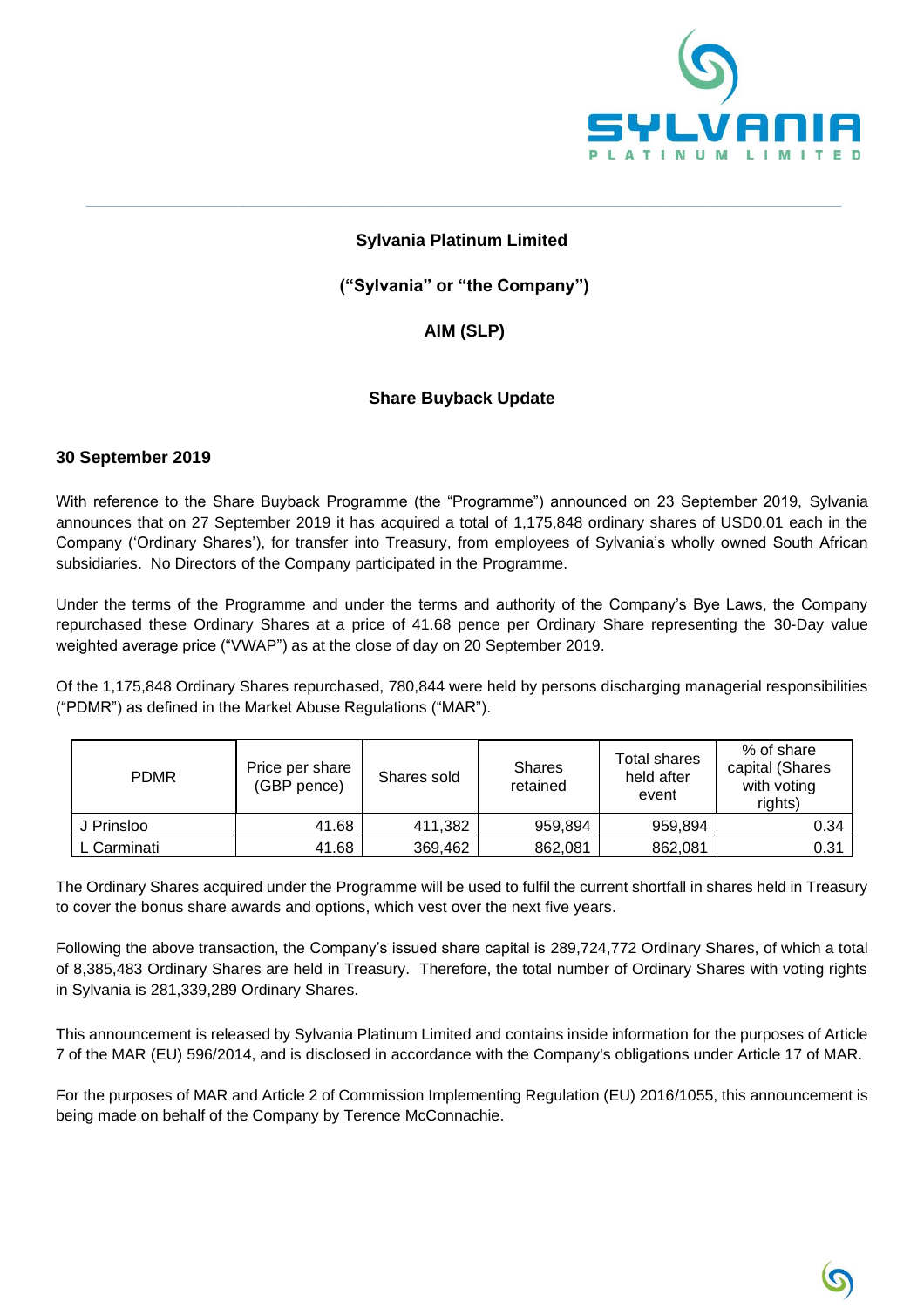## **CORPORATE INFORMATION**

| <b>Registered and postal address:</b> | Sylvania Platinum Limited<br>Clarendon House |
|---------------------------------------|----------------------------------------------|
|                                       | 2 Church Street                              |
|                                       | Hamilton HM 11                               |
|                                       | Bermuda                                      |
| <b>SA Operations postal address:</b>  | PO Box 976                                   |
|                                       | Florida Hills, 1716                          |
|                                       | South Africa                                 |

**Sylvania Website**: [www.sylvaniaplatinum.com](http://www.sylvaniaplatinum.com/)

# **CONTACT DETAILS**

| For further information, please contact:<br>Terence McConnachie (Chief Executive Officer)       | +27 82 553 4256      |
|-------------------------------------------------------------------------------------------------|----------------------|
| <b>Nominated Advisor and Broker</b><br>Liberum Capital Limited<br>Richard Crawley / Ed Phillips | +44 (0) 20 3100 2000 |
| <b>Communications</b><br>Alma PR Limited<br>Josh Royston / Helena Bogle                         | +44 (0) 203 405 0205 |

 $\odot$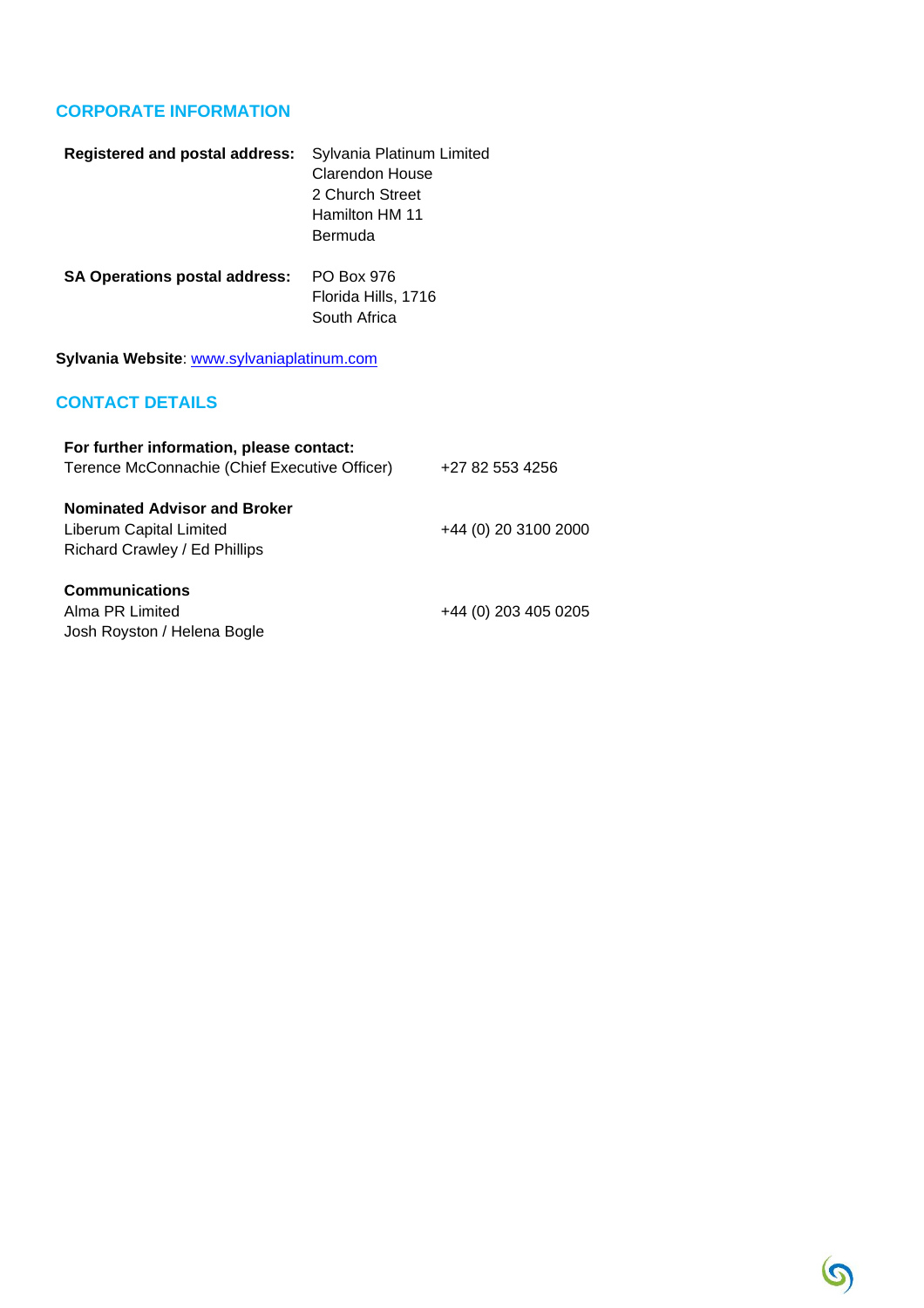The notifications below, made in accordance with the requirements of the EU Market Abuse Regulation, provide further detail.

#### **Notification and public disclosure of transactions by persons discharging managerial responsibilities and persons closely associated with them**

| $\mathbf{1}$ | Details of the person discharging managerial responsibilities/person closely associated                                                                                                              |                                            |  |
|--------------|------------------------------------------------------------------------------------------------------------------------------------------------------------------------------------------------------|--------------------------------------------|--|
| a)           | Name                                                                                                                                                                                                 | Jacobus Johannes Prinsloo                  |  |
| $\mathbf{2}$ | <b>Reason for the notification</b>                                                                                                                                                                   |                                            |  |
| a)           | Position/status                                                                                                                                                                                      | Managing Director: Sylvania Metals         |  |
| b)           | Initial notification/ Amendment                                                                                                                                                                      | <b>Initial Notification</b>                |  |
| $\mathbf{3}$ | Details of the issuer, emission allowance market participant, auction platform, auctioneer or auction<br>monitor                                                                                     |                                            |  |
| a)           | Name                                                                                                                                                                                                 | Sylvania Platinum Limited                  |  |
| b)           | LEI                                                                                                                                                                                                  | 2138005DSKINAZ4OA492                       |  |
| 4            | Details of the transaction(s): section to be repeated for (i) each type of instrument; (ii) each type of<br>transaction; (iii) each date; and (iv) each place where transactions have been conducted |                                            |  |
| a)           | Description of the financial<br>instrument, type of instrument                                                                                                                                       | Ordinary Shares of USD 0.01 each           |  |
|              | Identification code                                                                                                                                                                                  | BMG864081044                               |  |
| b)           | Nature of the transaction                                                                                                                                                                            | Sale of shares                             |  |
| C)           | Price(s) and volume(s)                                                                                                                                                                               | Volume(s)<br>Price(s)<br>441, 382<br>41.68 |  |
| d)           | Aggregated information                                                                                                                                                                               | n/a Single Transaction                     |  |
|              | Aggregated volume                                                                                                                                                                                    |                                            |  |
|              | Price                                                                                                                                                                                                |                                            |  |
| e)           | Date of the transaction                                                                                                                                                                              | 27 September 2019                          |  |
| f)           | Place of the transaction                                                                                                                                                                             | Off Market                                 |  |

|    | Details of the person discharging managerial responsibilities/person closely associated |                            |
|----|-----------------------------------------------------------------------------------------|----------------------------|
| a  | <b>Name</b>                                                                             | Lewanne Carminati          |
|    | <b>Reason for the notification</b>                                                      |                            |
| a) | Position/status                                                                         | Executive Officer: Finance |
| b) | Initial notification/ Amendment                                                         | Initial Notification       |